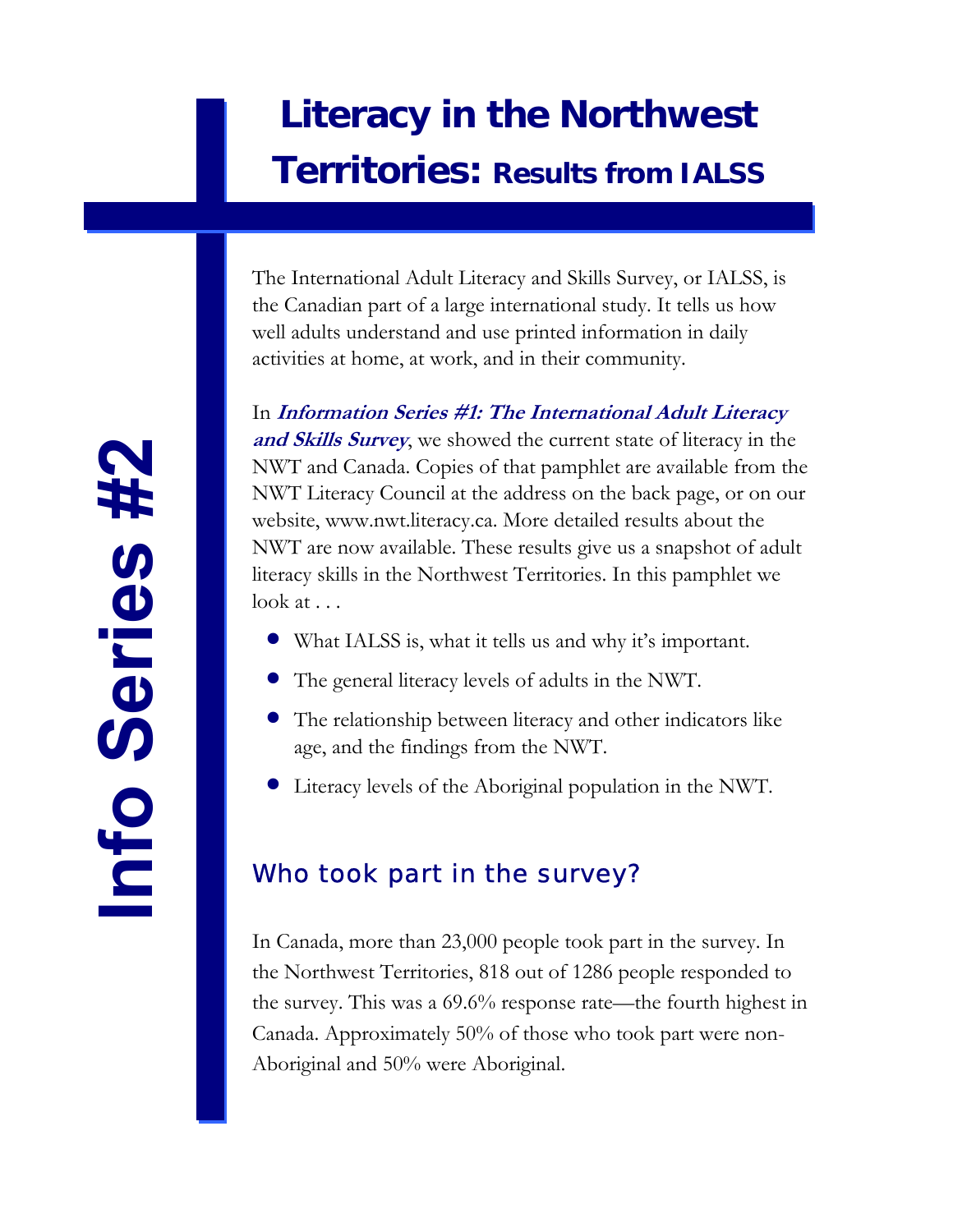### Why is the survey important?

The survey is important for several reasons.

- It changes the way we talk about literacy. The survey defines literacy skills on **a continuum**. It moves us away from the idea of **literate** and **illiterate**.
- We currently measure literacy skills by **educational attainment**, but this is only an approximate measure. The survey now gives us a more precise way to talk about literacy in the NWT.
- This is **a starting point** for the NWT that will let us monitor our progress over time.
- The survey creates **an international, national and local standard** that we can measure ourselves against.

### What can we find out from the survey?

The Northwest Territories report tells us:

- How well adults in the NWT understand and use literacy in four specific areas—prose literacy, document literacy, numeracy and problem solving—in their everyday lives.
- The percentage of our population that faces literacy challenges.
- How literacy levels change according to specific indicators such as:
	- o Age
	- o Gender
	- o Educational level
	- o Labour force status
	- o The Aboriginal population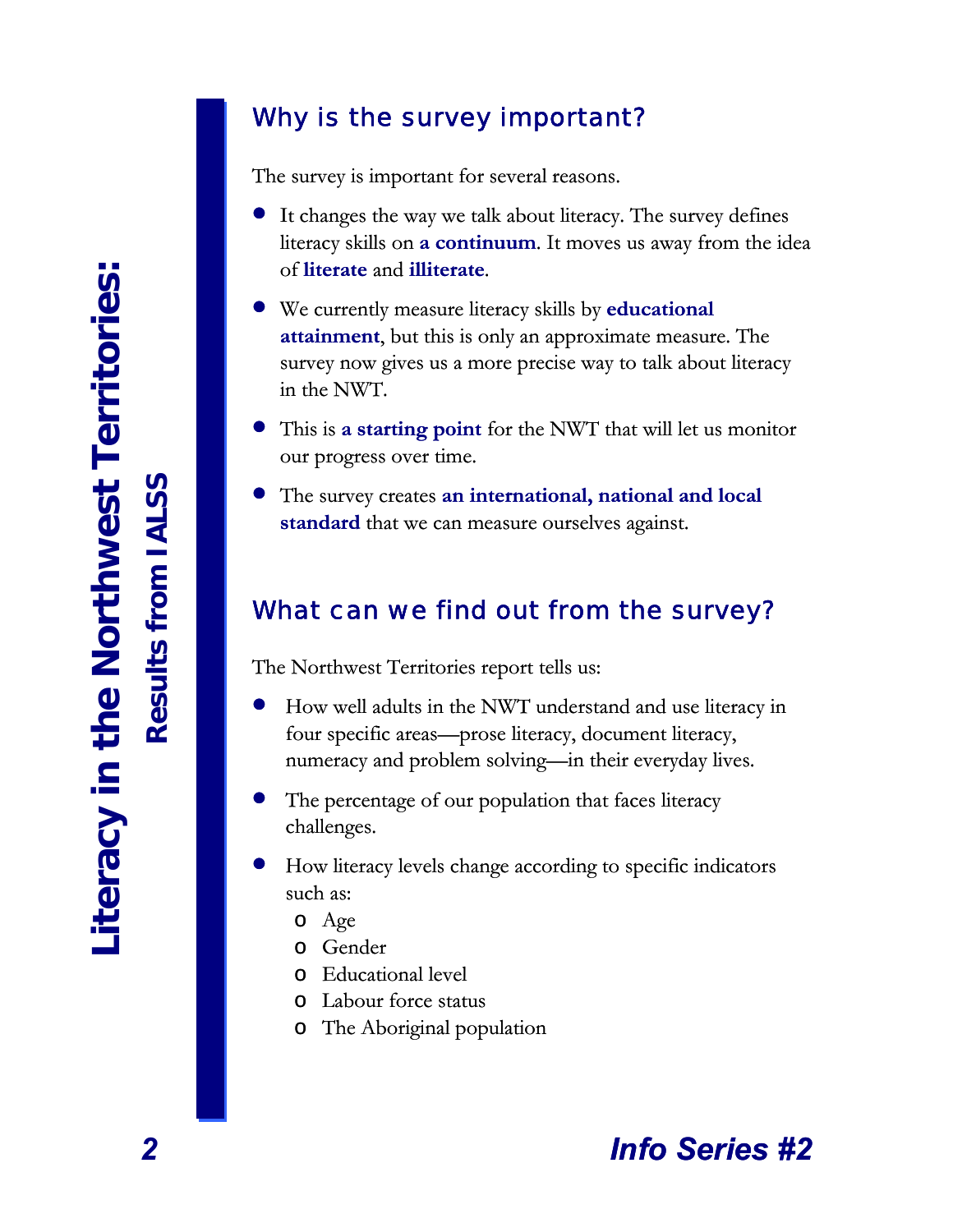# Literacy in the Northwest Territories **Literacy in the Northwest Territories:**

**Results from IALSS**

Results from IALSS

### What does the survey measure?

The survey measures how well people understand and use printed information in their daily lives, in four areas and on five levels.

- **Prose literacy** in texts like newspaper stories, brochures and instruction manuals
- **Document literacy** in formats like job applications, payroll forms, maps, tables, diagrams and charts
- **Numeracy** in daily situations like balancing an account, figuring out a tip, working out interest on a loan, or filling out an order form
- **Problem-solving** understanding and solving problems •

| Prose, document and<br>numeracy scale |                |  |  |  |
|---------------------------------------|----------------|--|--|--|
| $0-225$ points<br>Level 1             |                |  |  |  |
| 226-275 points<br>Level <sub>2</sub>  |                |  |  |  |
| 276-325 points<br>Level 3             |                |  |  |  |
| 326-375 points<br>Level 4             |                |  |  |  |
| Level <sub>5</sub>                    | 376-500 points |  |  |  |

| Problem solving scale     |                |  |  |  |  |
|---------------------------|----------------|--|--|--|--|
| Level 1                   | $0-250$ points |  |  |  |  |
| 251-300 points<br>Level 2 |                |  |  |  |  |
| 301-350 points<br>Level 3 |                |  |  |  |  |
| Level 4                   | 351-500 points |  |  |  |  |

- **Level 1:** A person has difficulty dealing with any printed material.
- **Level 2:** A person can deal with material that is clear and well laid out.
- **Level 3:** A person can understand and use the information they need for daily life.
- **Levels 4 and 5:** A person can understand and use complex written material.

Experts believe people need **Level 3** to get a job in today's knowledge-based world. Ideally, the average literacy score should be **Level 3** and above.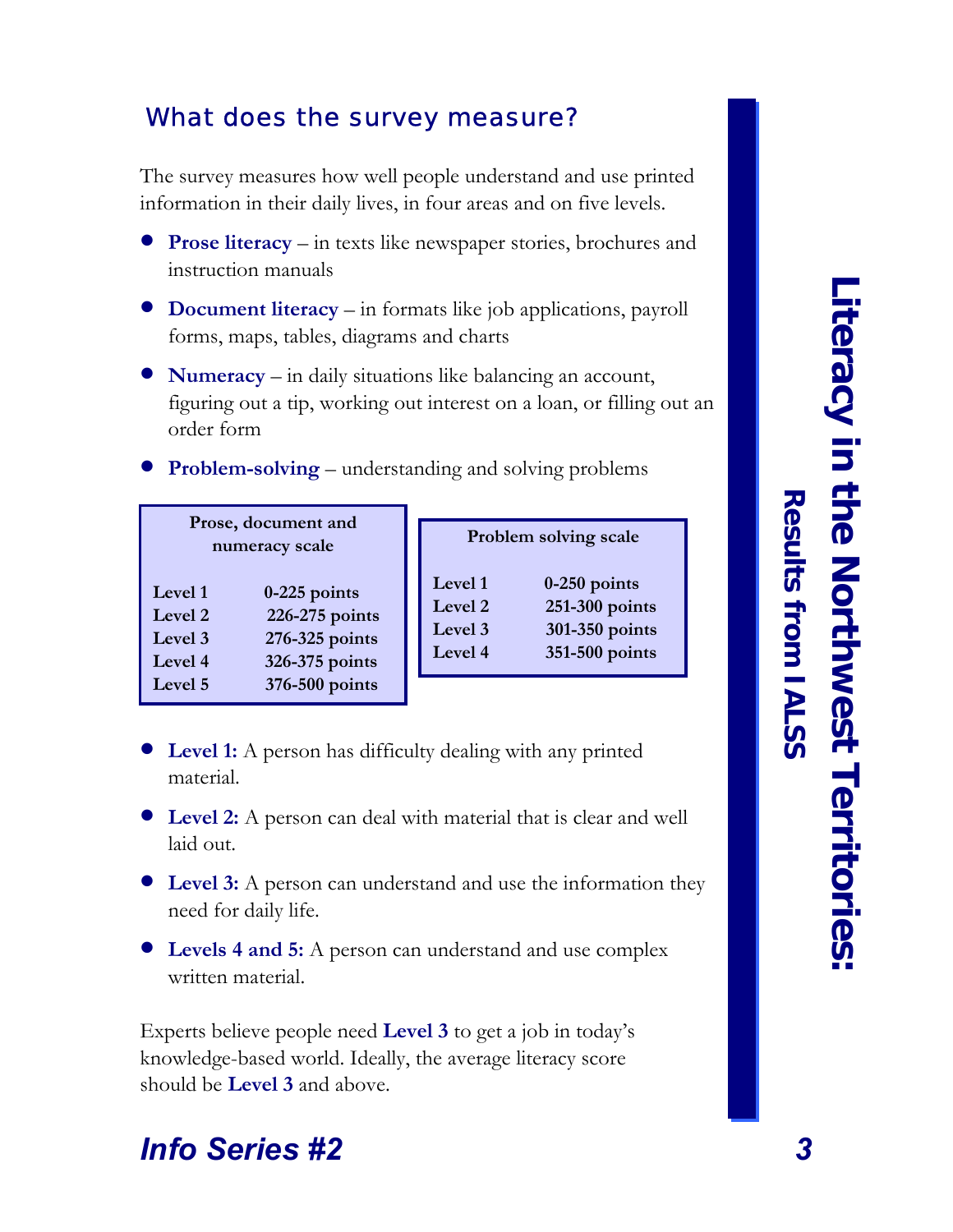### 1. Literacy levels in the NWT

Roughly 42.6% of working age adults (16-65) in the NWT had an average prose literacy score **at Levels 1 and 2**. This means they are **below Level 3**, the level they need to function in today's world.

### **Fig. 1 Percent of NWT population at each proficiency level (16-65)**



Source: IALSS 2003

Although this is almost the same as the Canadian average, it means more than 4 out of 10 people in that age group in the NWT face literacy challenges. This translates into about 11,000 people. In **Fig. 2**, the **Total %** column gives an idea of **the burden** it places on the economy and the taxpayers. The **Total Number** shows **the effort** required from literacy programming to improve the skills of those with low levels of literacy.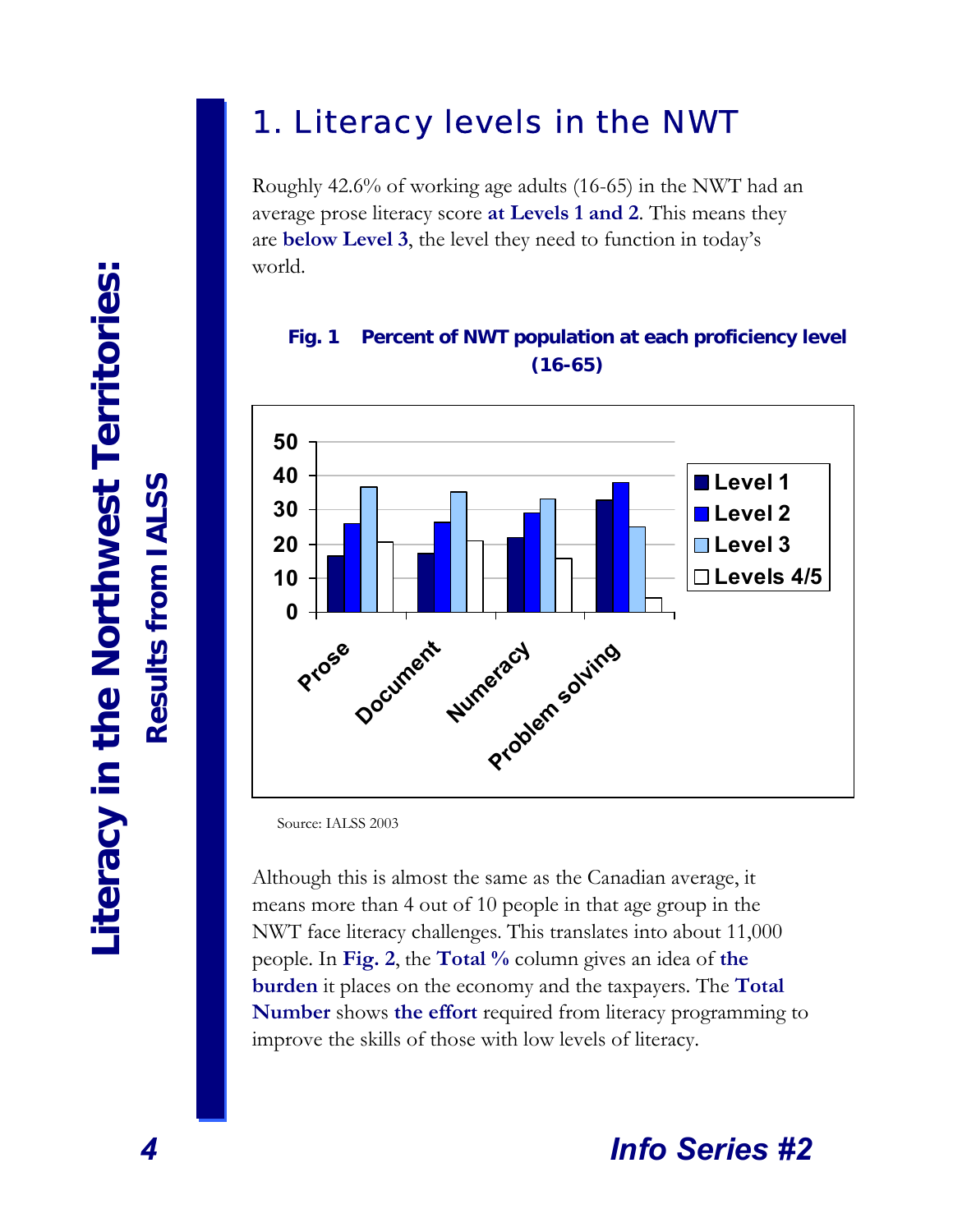### **Fig. 2 Impact of low literacy of NWT adults based on prose literacy scores (aged 16-65)**

|            |               | Level 2<br>Level 1 |               |        |               | Total  |
|------------|---------------|--------------------|---------------|--------|---------------|--------|
|            | $\frac{0}{0}$ | Number             | $\frac{0}{0}$ | Number | $\frac{0}{0}$ | Number |
| <b>NWT</b> | 16.5          | 4,000              | 26.1          | 7,000  | 42.6          | 11,000 |

Source: Learning Policy Directorate, HRSDC

The following chart gives you an idea of some of the characteristics of the people in the NWT at Levels 1 and 2.

### **Fig. 3 Main characteristics of people at Levels 1 and 2 in prose literacy in NWT (aged 16-65)**

| Level 1                                                 | Level <sub>2</sub>                                      |  |  |
|---------------------------------------------------------|---------------------------------------------------------|--|--|
| $4,000$ people                                          | 7,000 people<br>ш                                       |  |  |
| Gender<br>п                                             | Gender<br>$\mathcal{L}_{\mathcal{A}}$                   |  |  |
| - 62% male; 38% female                                  | $-71\%$ male; $44\%$ female                             |  |  |
| <b>Employment status</b><br>$\mathcal{L}_{\mathcal{A}}$ | <b>Employment status</b><br>$\mathcal{L}_{\mathcal{A}}$ |  |  |
| 56% employed                                            | 47% employed                                            |  |  |
| 22% unemployed                                          | 11% unemployed                                          |  |  |
| <b>Education</b><br>$\mathbf{r}$                        | <b>Education</b><br>$\mathbf{r}$                        |  |  |
| - 70% less than high                                    | - 37% less than high                                    |  |  |
| school                                                  | school                                                  |  |  |
| - 18% completed high                                    | - 29% completed high                                    |  |  |
| school                                                  | school                                                  |  |  |
| $-12\%$ had post-                                       | $-34\%$ had post-                                       |  |  |
| secondary                                               | secondary                                               |  |  |
| <b>Mother tongue</b><br>$\sim$                          | <b>Mother tongue</b><br>$\mathcal{L}_{\mathcal{A}}$     |  |  |
| 60% English                                             | 74% English                                             |  |  |
| $40%$ other                                             | $20%$ other                                             |  |  |
| <b>Aboriginal status</b>                                | <b>Aboriginal status</b><br>п                           |  |  |
| - 75% Aboriginal                                        | - 48% Aboriginal                                        |  |  |

Source: Learning Policy Directorate, HRSDC

### *Info Series #2*

**Results from IALSS**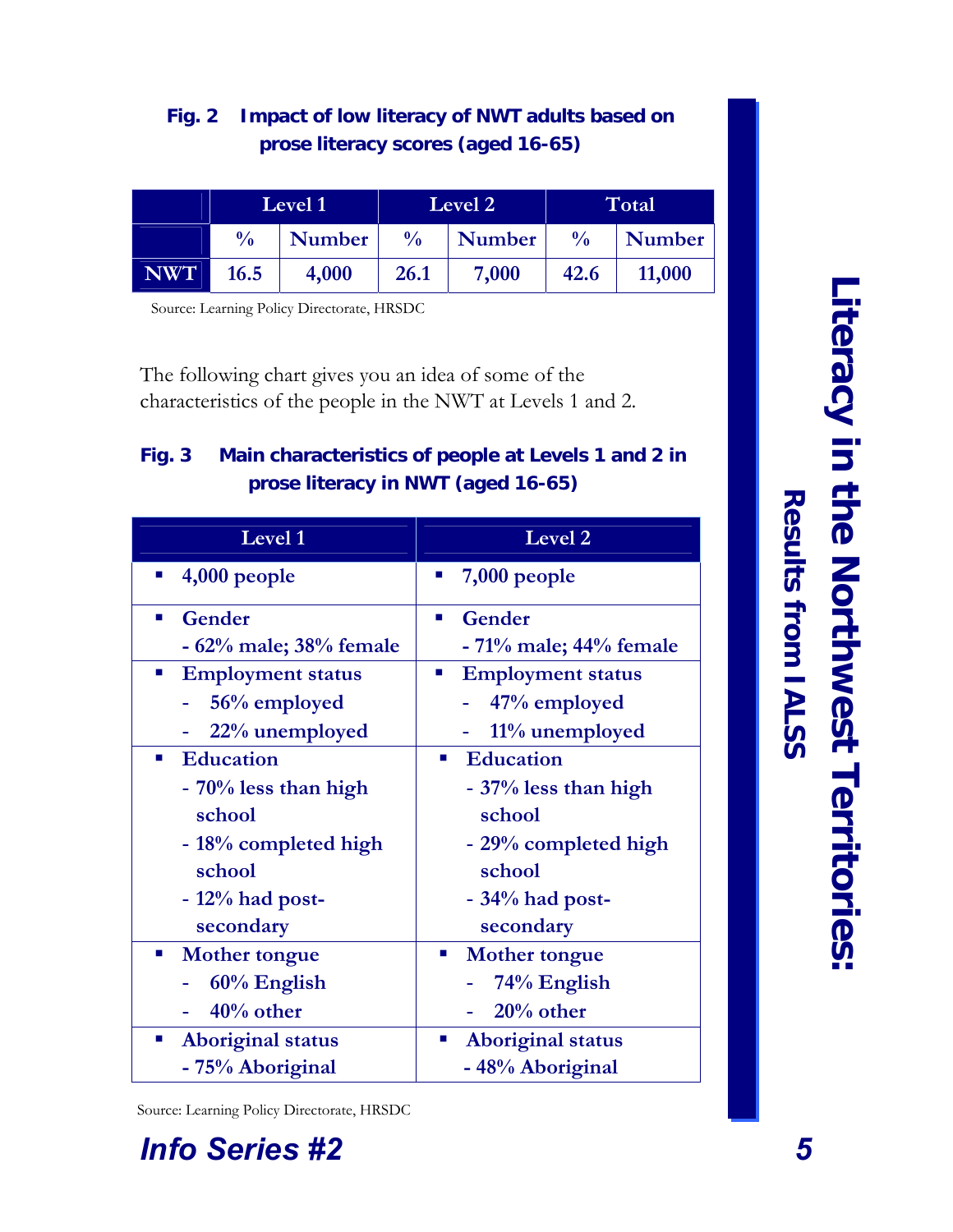**Level 3** is the desired level for prose, document and numeracy. In the NWT, people's literacy skills varied in each skill area. In prose literacy, document literacy and numeracy, overall we placed **below Level 3** for the population 16 and older. If we take out those over 65, our average in prose and document literacy puts us **at Level 3**. In numeracy, we still place **below Level 3**. There is no set standard for problem solving.

### **Fig. 4 Comparison of average NWT adult scores in each skill area**

|                          | <b>Prose</b> | Document  | <b>Numeracy</b> | Problem<br>Solving |
|--------------------------|--------------|-----------|-----------------|--------------------|
| 16 and older             | 275 (276)    | 275 (276) | 265 (276)       | 265                |
| 16 to 65 years<br>of age | 280 (276)    | 280 (276) | 269 (276)       | 269                |

Source: Learning Policy Directorate, HRSDC

The number in brackets (. . . )indicates the low end of the Level 3 score. Shaded boxes indicate performance below Level 3.

### What does this mean?

Literacy barriers are sidelining many Canadians, including people in the NWT. People with low literacy face inequalities in areas like poverty, health, justice, economic opportunities, children's learning and more. This has serious consequences for them, for their families, their communities, and the NWT as a whole.

Today literacy is more important than ever. Yet only a small percentage of people with low levels of literacy are getting the training and support they need. We need to look seriously at targeting literacy programs and services to people with low literacy and we need to ensure that our programs better meet their needs.

### *Info Series #2*

**Results from IALSS**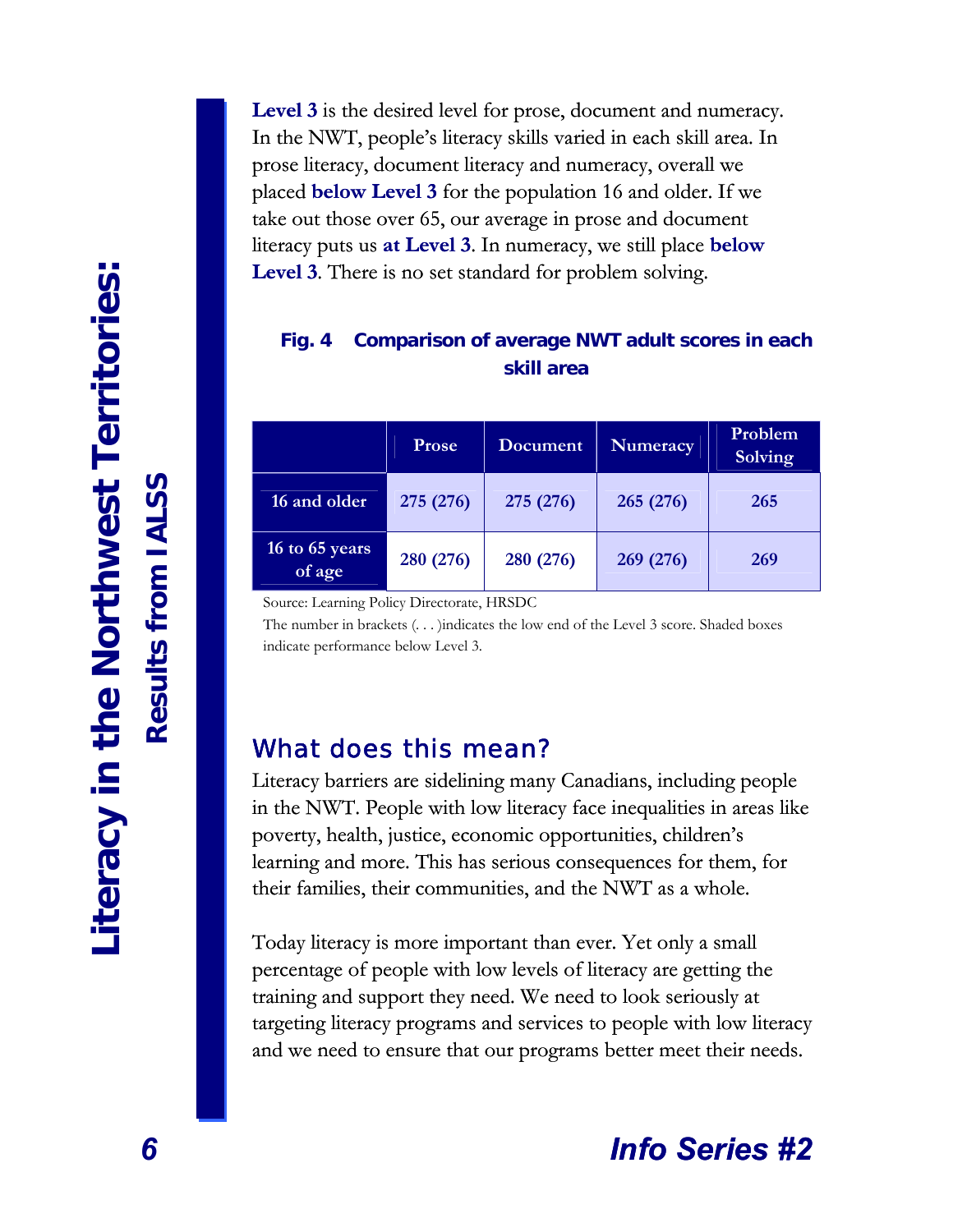### 2. Age and literacy

Like other provinces and territories, in the NWT people aged 26 to 35 had the highest scores in each of the four skill areas.

### **Fig. 4 Average scores for the highest scoring group in the NWT compared to the NWT average (16-65)**

| Age<br>Group          | <b>Prose</b> | Document   Numeracy |     | Problem<br><b>Solving</b> |
|-----------------------|--------------|---------------------|-----|---------------------------|
| 26 to 35              | 287          | 287                 | 276 | 276                       |
| <b>NWT</b><br>Average | 280          | 280                 | 269 | 269                       |

Source: Learning Policy Directorate, HRSDC

Young people (aged 16-25) make up about 21% of the NWT's population. The majority of NWT youth are **at Level 3** in prose and document and **below Level 3** in numeracy. However, the percentage of young people at the lower literacy levels (**below Level 3**) is considerably higher than the national average.

### **Fig. 5 Percentage of NWT youth aged 16-25 performing below Level 3 compared to the national average**

|          | NWT           | Canada |
|----------|---------------|--------|
|          | $\frac{0}{0}$ | 0/     |
| Prose    | 48            | 38     |
| Document | 49            | 35     |
| Numeracy | 53            | 45     |

Source: IALSS 2003

### What does this mean?

The literacy skills of young people are important. This group has the most time to contribute their knowledge and skills to their families, their communities and the labour market. It's time to focus on our youth and make sure they have the skills they need for the future.

## Literacy in the Northwest Territories **Literacy in the Northwest Territories:**  Results from IALSS

**Results from IALSS**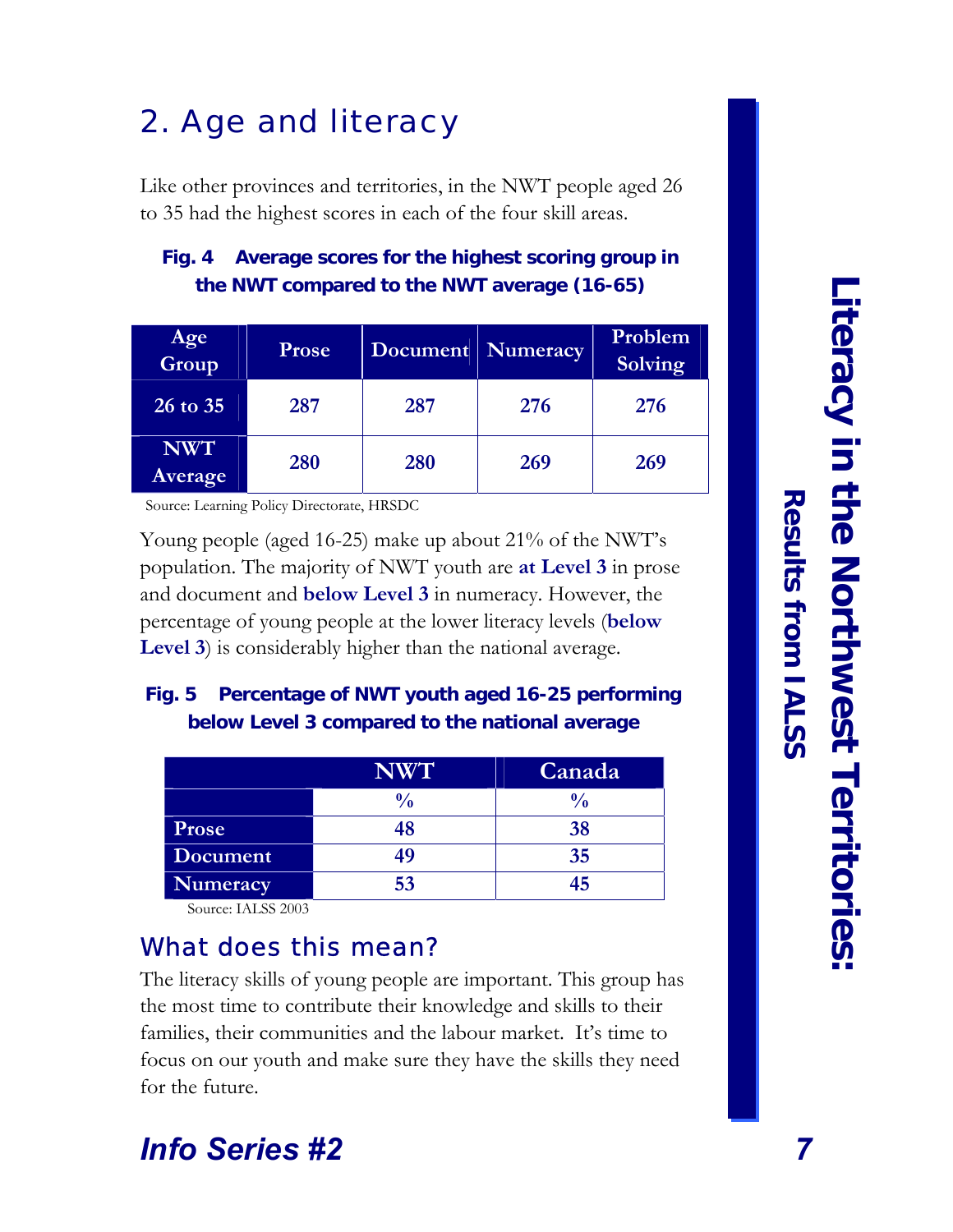### 3. Gender and literacy

In the NWT, males and females show significant differences in prose literacy. Females score eight points higher than males. On the other hand, males in the NWT score 10 points higher than females in numeracy. This is smaller than the national difference, which is 18 points. More women score at **Levels 1 and 2** in numeracy, while a higher percentage of men score at **Levels 4/5**. Unlike the rest of Canada, the differences between males and females for document literacy are not significant in the NWT.

### **Fig. 6 Average scores of males and females in the NWT population (16 and older)**



Source: IALSS 2003

### What does this mean?

It is difficult to determine what causes gender differences. It may be individual preference, or later in life, it may be career choice and training. There are some implications for developing education programs and services, however. It is important to ensure policies and practices don't foster differences, and that strategies are developed to try to close these gaps.

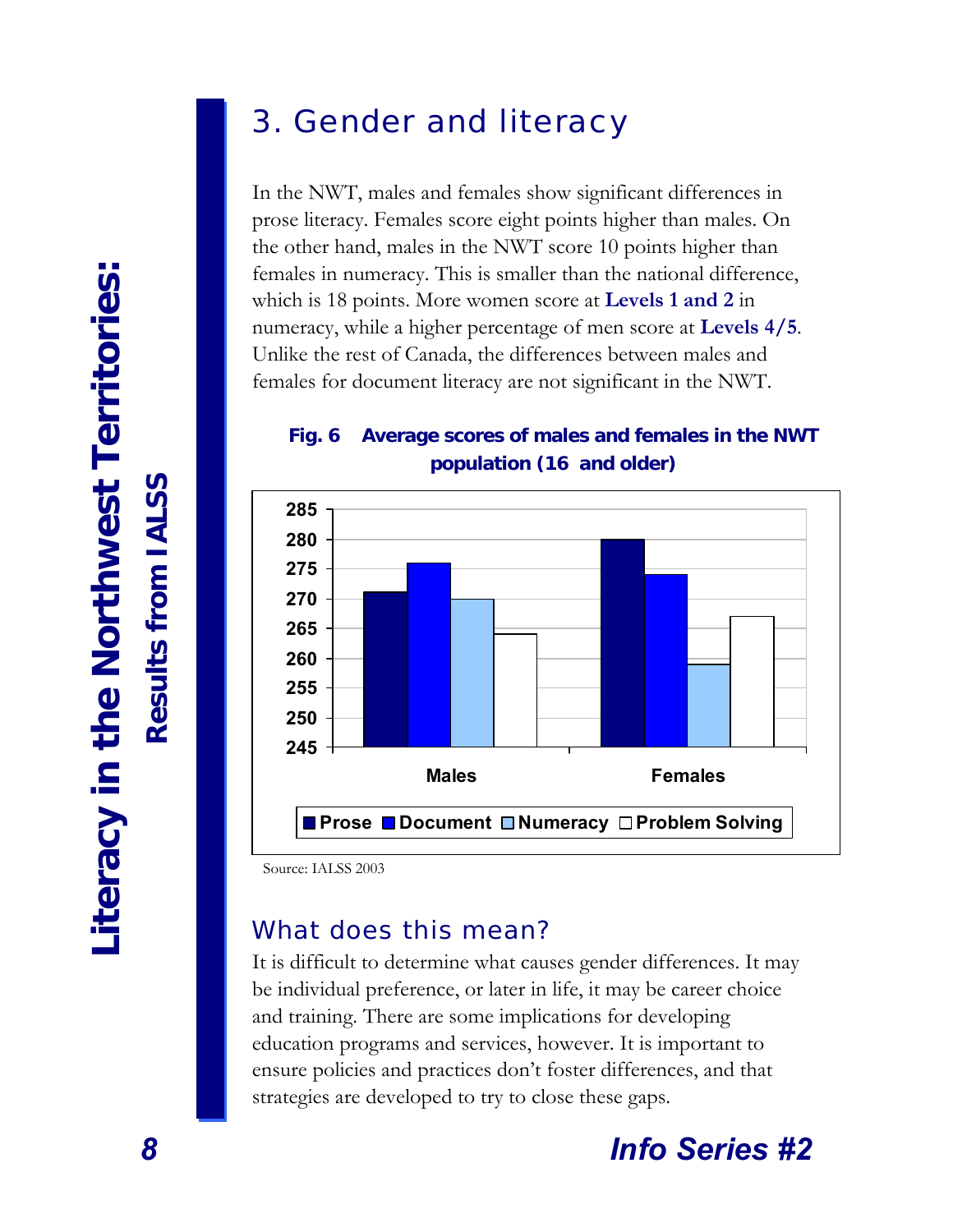### 5. Education levels and literacy

In general, there is a strong relationship between levels of education and literacy skills. The higher a person's level of education is, the higher their literacy skills. Overall the pattern in the NWT is similar to the pattern for Canada. However, in the NWT, there is a bigger gap in scores between those with higher levels of education and those with lower levels of education.



### **Fig. 7 Average scores in the NWT by education levels (aged 16 and older)**

Source: IALSS 2003

### What does this mean?

Literacy is a foundational skill. The major literacy gain comes with completion of high school. It's important for everyone (families, communities, governments, other organizations) to promote the value of education and encourage NWT children and youth to stay in school and graduate from Grade 12.

### **Literacy in theNorthwestTerritories:**

**Results**

 **from IALSS**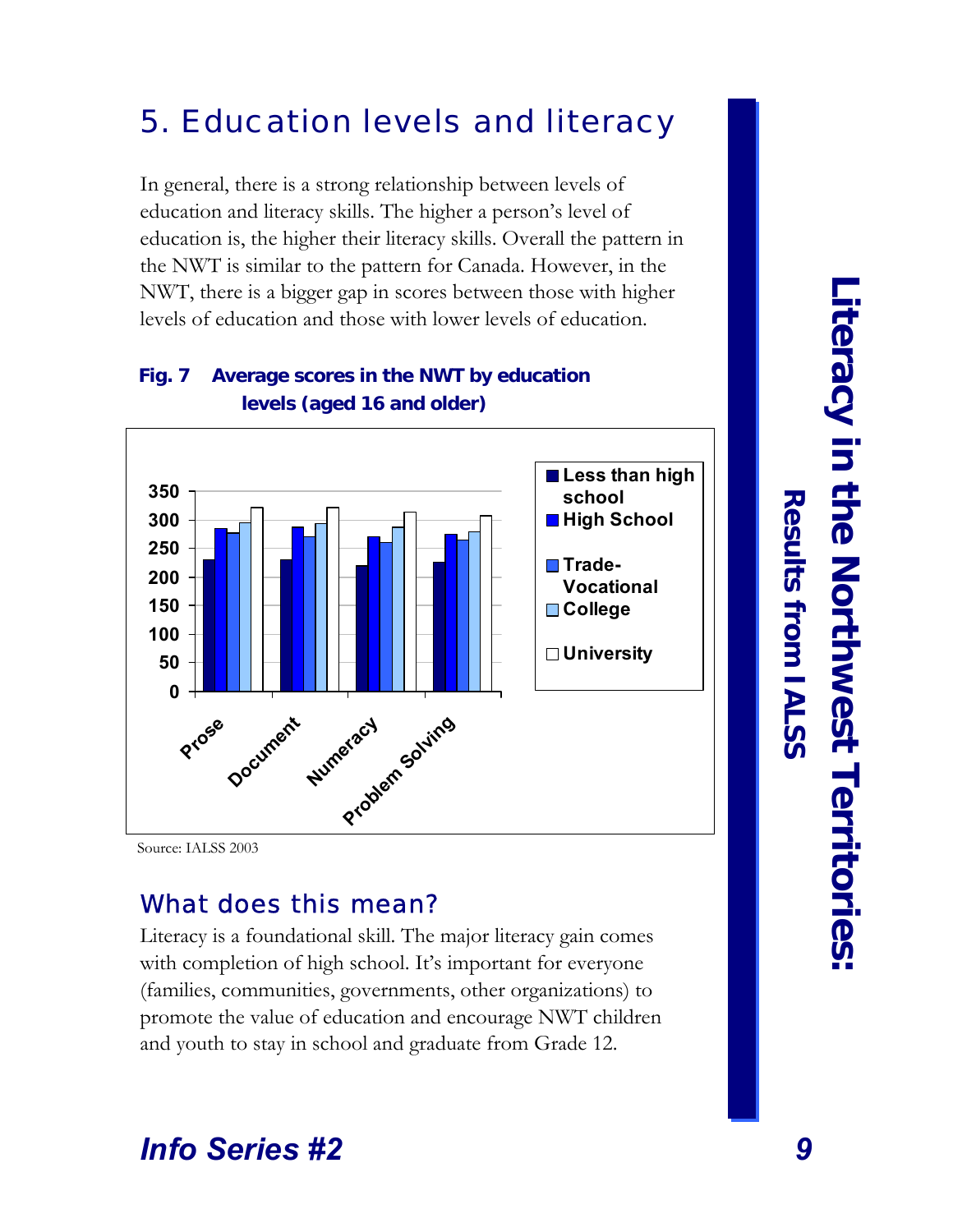### 6. Labour force and literacy

In Canada and the NWT, employed people have higher average scores than those who are unemployed or not in the labour force. In the NWT, unemployed adults or those not in the labour force scored 32 points lower on the prose and document scale and 36 points lower on the numeracy scale than the national average. As well, the proportion of unemployed people scoring **below Level 3** in all four areas is significantly higher in the NWT. Here, 73% scored **below Level 3** in prose compared to 53% nationally.

**Fig. 8 Per cent of labour force in NWT at each level in prose literacy and numeracy (aged 16 to 65)** 



Source: IALSS 2003

### What does this mean?

To get a job, people need higher levels of literacy than ever before. People with low levels of literacy are more likely to be unemployed, have low paying jobs, lose their jobs and be less likely to find new jobs. Unemployed people need programs and services that will enable them to reach their potential and improve their quality of life.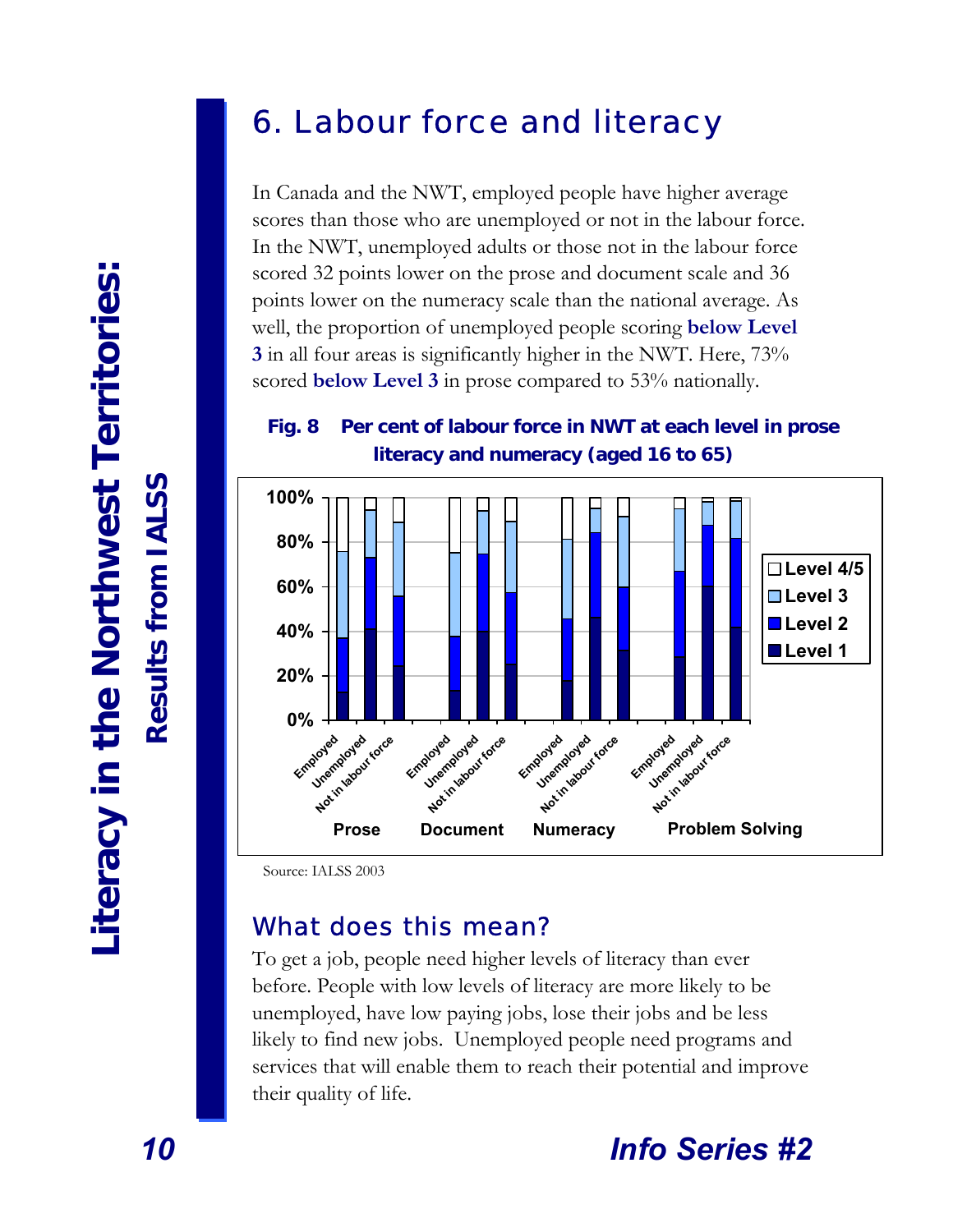### 7. The Aboriginal population and literacy

In the past school attainment was used as a proxy measure of literacy. As a result, reliable information on the literacy levels of the Aboriginal population in the NWT has not been available until now. It's important to remember that, at least in part, the literacy performance of the Aboriginal population reflects the fact that many Aboriginal people speak English as a second language. In addition, until more recently, many had limited access to formal education.

Overall, a significant proportion of the Aboriginal population has low levels of literacy. When compared to the non-Aboriginal population, the gap is enormous. **Fig. 9** shows that approximately 69% of the Aboriginal population in the NWT scored **below Level 3** in prose literacy while approximately 70% of the non-Aboriginal population scored **at Level 3** and above.

### **Fig. 9 Comparison of Aboriginal and Non-Aboriginal prose literacy levels (aged 16 and over)**



Source: IALSS 2003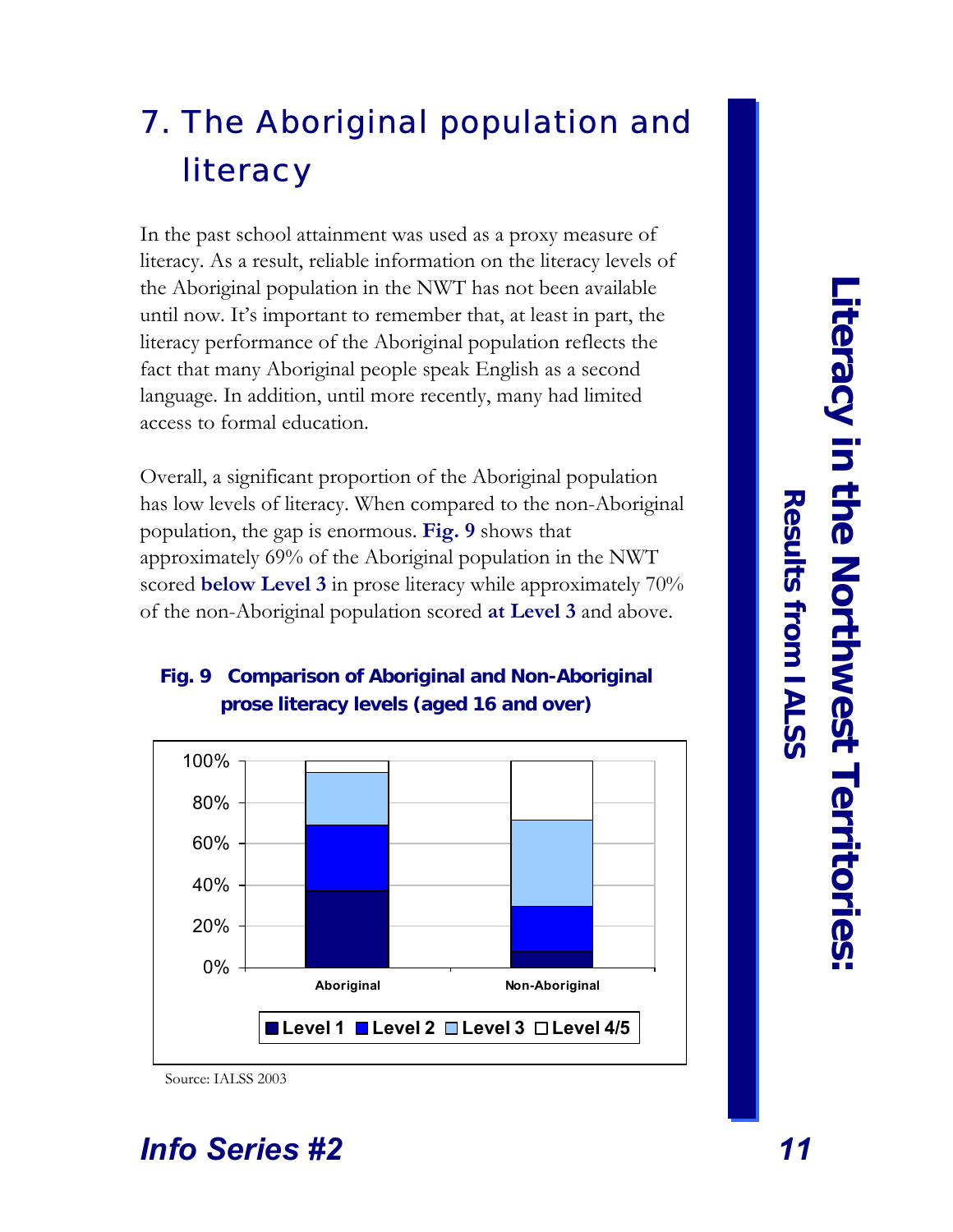When we separate out the scores of the Aboriginal and non-Aboriginal populations, the differences are considerable. On average, the non-Aboriginal population performed at Level 3 in prose and document literacy and numeracy. The Aboriginal population performed at Level 2 in prose literacy and numeracy, and **at Level 1** in document literacy.

|                    | Prose | Document | Numeracy |
|--------------------|-------|----------|----------|
| <b>NWT</b> average | 275   | 275      | 265      |
| Aboriginal         | 241   | 207      | 229      |
| Non-<br>Aboriginal | 297   | 284      | 288      |

### **Fig. 10 Comparison of NWT adult scores in each skill area (aged 16 and older)**

Source: Learning Policy Directorate, HRSDC



In the general NWT population, those aged 26-45 had the highest average scores. Among the Aboriginal population, we find the highest average scores among young people aged 16-25.

### **Fig.11 Comparison of Aboriginal and Non-Aboriginal prose literacy scores by age group**



Source: IALSS 2003

**:**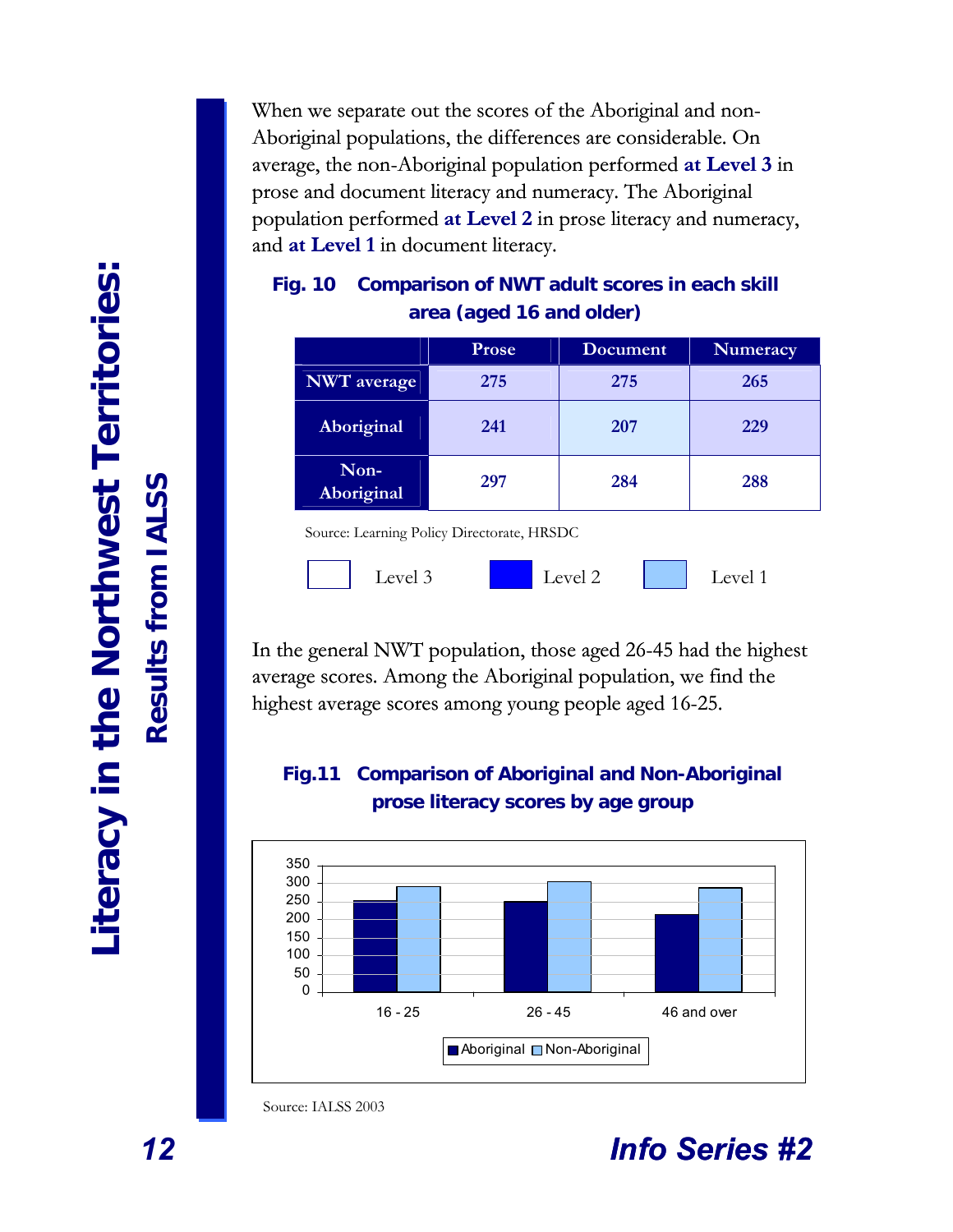The most notable consistent differences between the Aboriginal and non-Aboriginal populations occur in prose, document and numeracy among people with less than high school education. Among the Aboriginal population with less than high school education the average score corresponds to **Level 1**. The average score for the same group in the non-Aboriginal population is **Level 2**.

### **Fig. 12 Average scores in the NWT for Aboriginal and non-Aboriginal populations with less than high school education**



Source: IALSS 2003

### What does this mean?

The gap between the Aboriginal and non-Aboriginal populations is of critical concern, particularly at a time of significant resource development in the NWT. This gap means there are huge inequities in terms of literacy and its benefits between the Aboriginal and non-Aboriginal populations. Current programs and services are not serving the Aboriginal population well. It's critical to examine the kinds of programs the NWT offers its Aboriginal population, and to try to make the programs more relevant for them.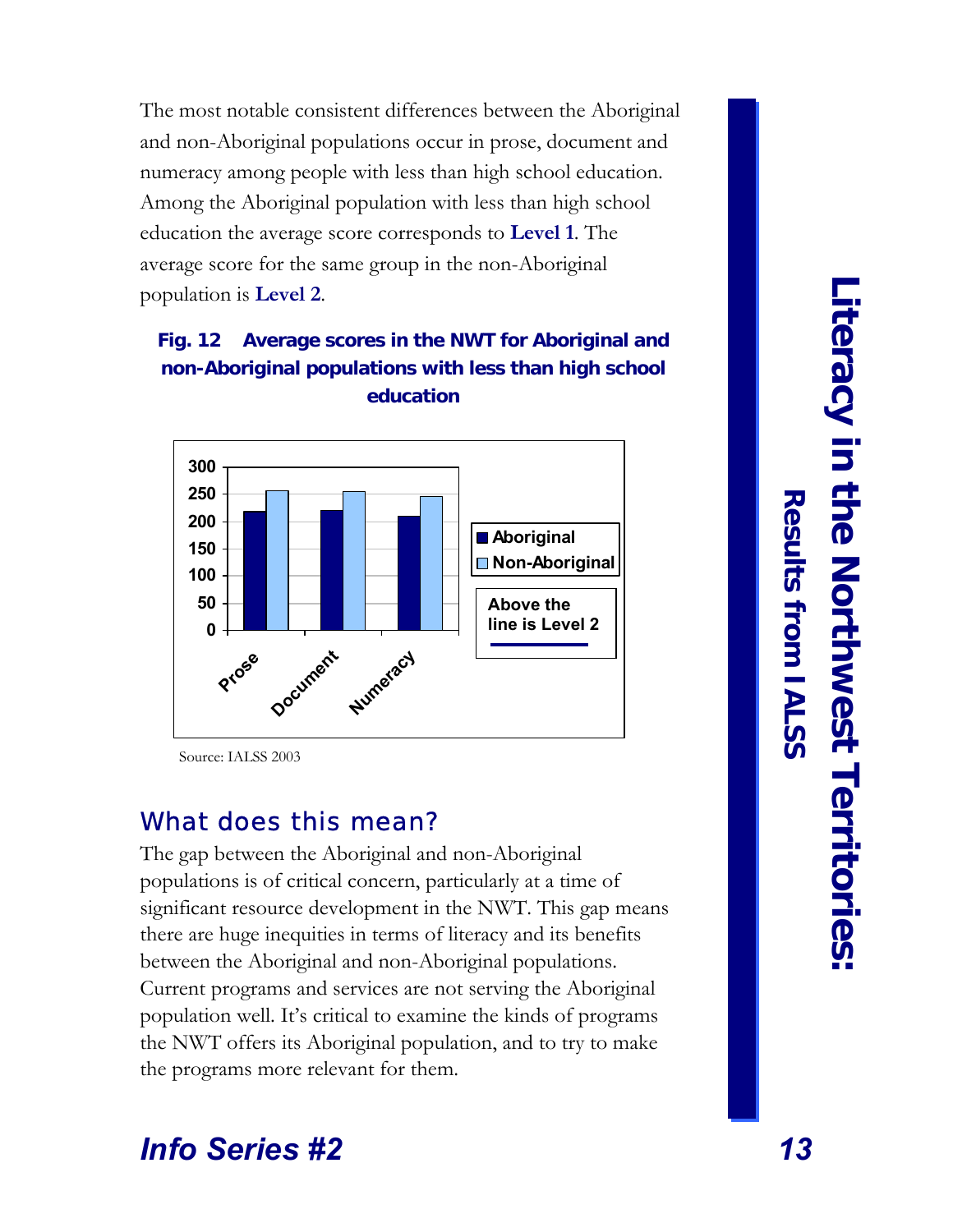### **Conclusion**

**Literacy is everyone's issue!** Literacy does not affect only a marginalized few. It affects children, adults, families and communities. It is connected to some of the key social challenges of our time—unemployment, poverty, health, children's learning, justice, and more. It affects the social and economic fabric of our families, our communities, our territory and our country.

We need to act, and we need to **act now**. The number of people who face severe literacy challenges in Canada, including the NWT, is significant. To change this situation, we need to:

- **Recognize that adult literacy is important.** Lifelong learning is a cornerstone for our modern civilized society. Literacy is **a basic human right** that every Canadian should enjoy.
- **Create a cohesive, integrated national system** of adult literacy programs and services. (The school system already has this.) For too long, our approach to adult literacy has been piecemeal and uncoordinated.
- **Develop a pan-Canadian strategy** that is **national** in scope, vision and standards, but **flexible** enough for provinces and territories to identify their own needs and solutions.
- **Commit consistent, long-term funding** to adult literacy programs and services. For too long, adult literacy has been the poor relation in terms of investment in learning. Rather than cuts to adult literacy (\$17.7 million in 2006), we need to **invest** in adult literacy. A 1% increase in average literacy and numeracy scores produces a 1.5% permanent increase in the gross domestic product (GDP). This amounts to a whopping \$18 million for Canada—three times the return we get if we invest in physical capital. We can achieve this in two ways:
	- By reducing the percentage of people with skills at o Level 1
	- By increasing the skills in the middle where most o workers are

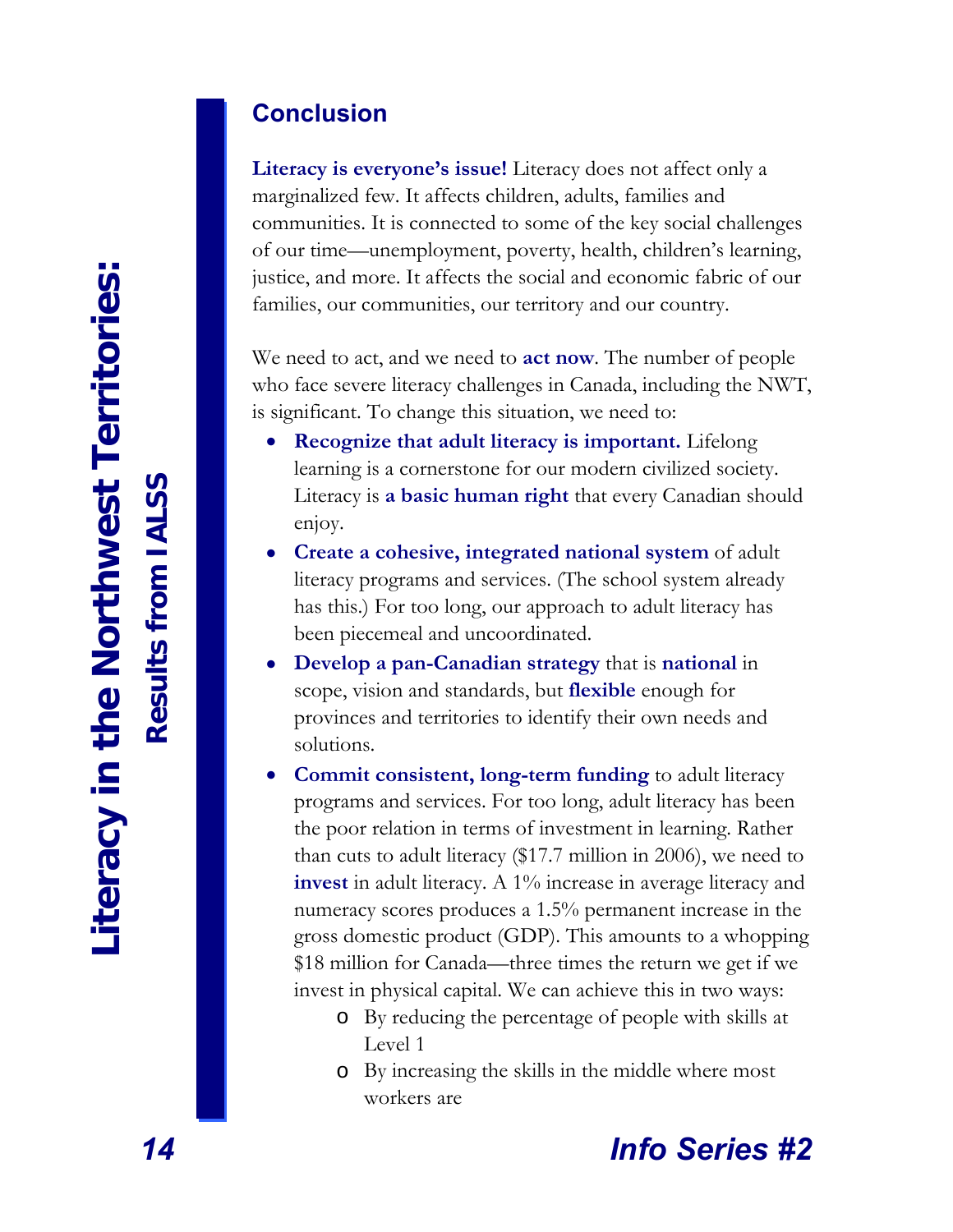**In the NWT**, we have a unique opportunity to address some of the issues related to adult literacy as the Government of the NWT develops a new literacy strategy. We need to target programs and services to those who need them most.

In the NWT, three groups in particular face huge literacy challenges:

- **Youth** •
- **Unemployed people**  •
- **Aboriginal people** •

For a long time, **youth** have been left out of strategies to improve literacy. We need to continue to encourage young people to stay in school and graduate. But we also need to recognize the significant number of youth who have left school without the skills they need to be successful in the future, and who need alternative programs. We need to develop strategies that meet the needs of these young people. And we need to involve youth in looking at what these solutions may be.

In the NWT, 73% of **unemployed people** perform **below Level 3**. By targeting unemployed people, we will be increasing their personal and economic potential—at a time when resource development companies will be hiring northern employees for the foreseeable future.

Many **Aboriginal people** have highly developed skills. They can often speak more than one language; they are grounded in traditional Aboriginal literacies; and rooted in their culture. The gap between the Aboriginal and non-Aboriginal populations needs to be addressed. The greater the gap is, the greater the inequities in services—not in terms of what's offered, but in terms of results. This needs to change for individuals to enjoy quality of life and for the NWT to prosper economically.

**Let's give everyone in the NWT the chance they deserve to reach their potential.** 

**Results**

 **from IALSS**